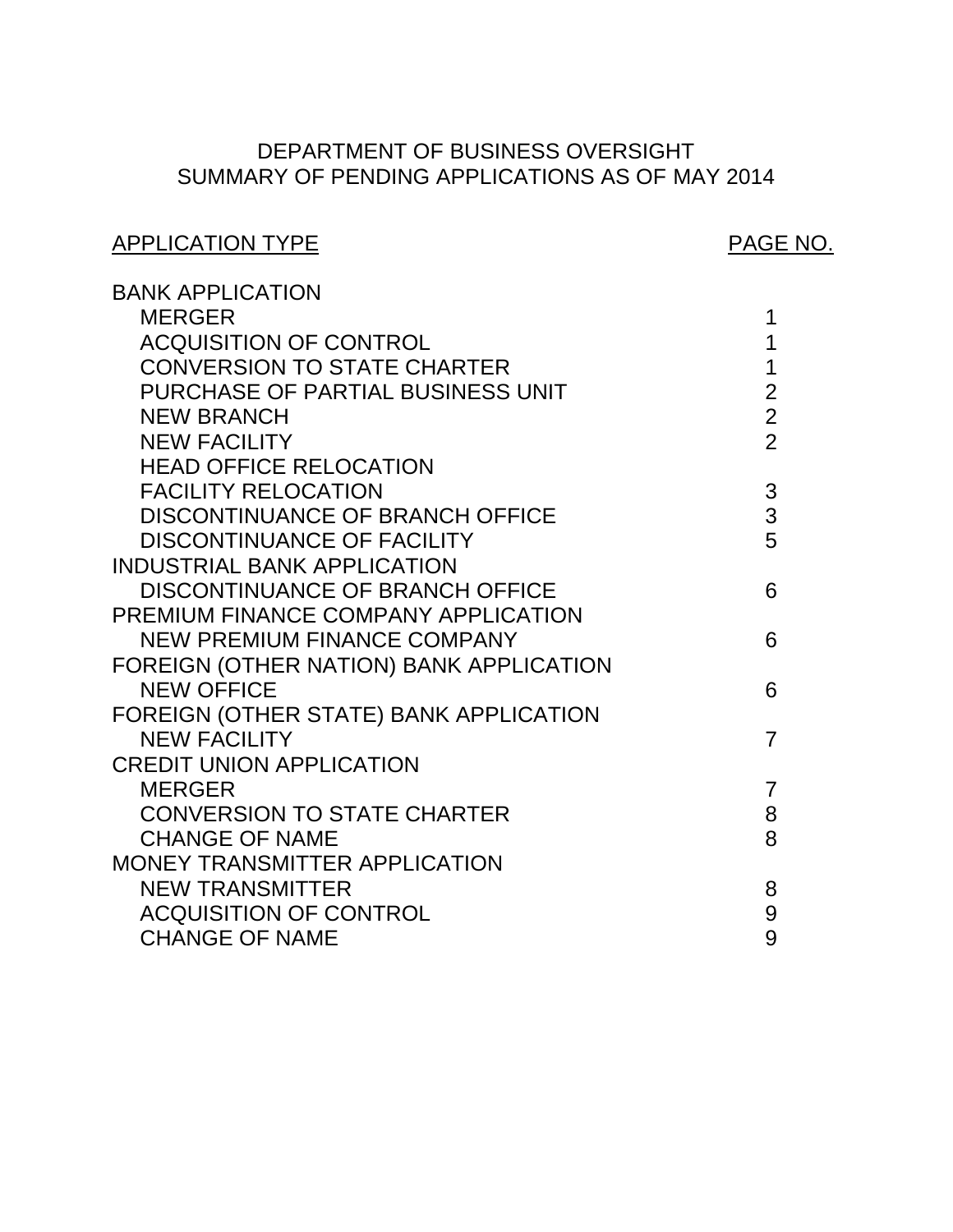### <span id="page-1-0"></span>**MERGER**

### **Effected: 2**

 AMERICAN SECURITY BANK, Newport Beach, to merge with and into CITIZENS BUSINESS BANK, Ontario Filed: 3/14/14 Approved: 4/21/14 Effected: 5/15/14

 MISSION OAKS NATIONAL BANK, Temecula, to merge with and into ALTAPACIFIC BANK, Santa Rosa Filed: 2/28/14 Approved: 4/22/14 Effected: 5/2/14

## **ACQUISITION OF CONTROL**

### **Filed: 2 Approved: 1**

 COMMUNITIES FIRST FINANCIAL CORPORATION, to acquire control of FRESNO FIRST BANK Filed: 4/24/14 Approved: 5/15/14

 ENRIQUE SCHON and KEDAP S.A. DE C.V., to acquire control of VIBRA BANK Filed: 5/19/14

 REDWOOD EQUITY PARTNERS, INC., to acquire control of AMERICA CALIFORNIA BANK Filed: 1/23/14

## **CONVERSION TO STATE CHARTER**

#### **Filed: 2**

 ONE PACIFICCOAST BANK, FSB, to convert to a state-chartered bank under the name ONE PACIFICCOAST BANK Filed: 4/15/14

 TOMATOBANK, NA, to convert to a state-chartered bank under the name of TOMATOBANK Filed: 5/2/14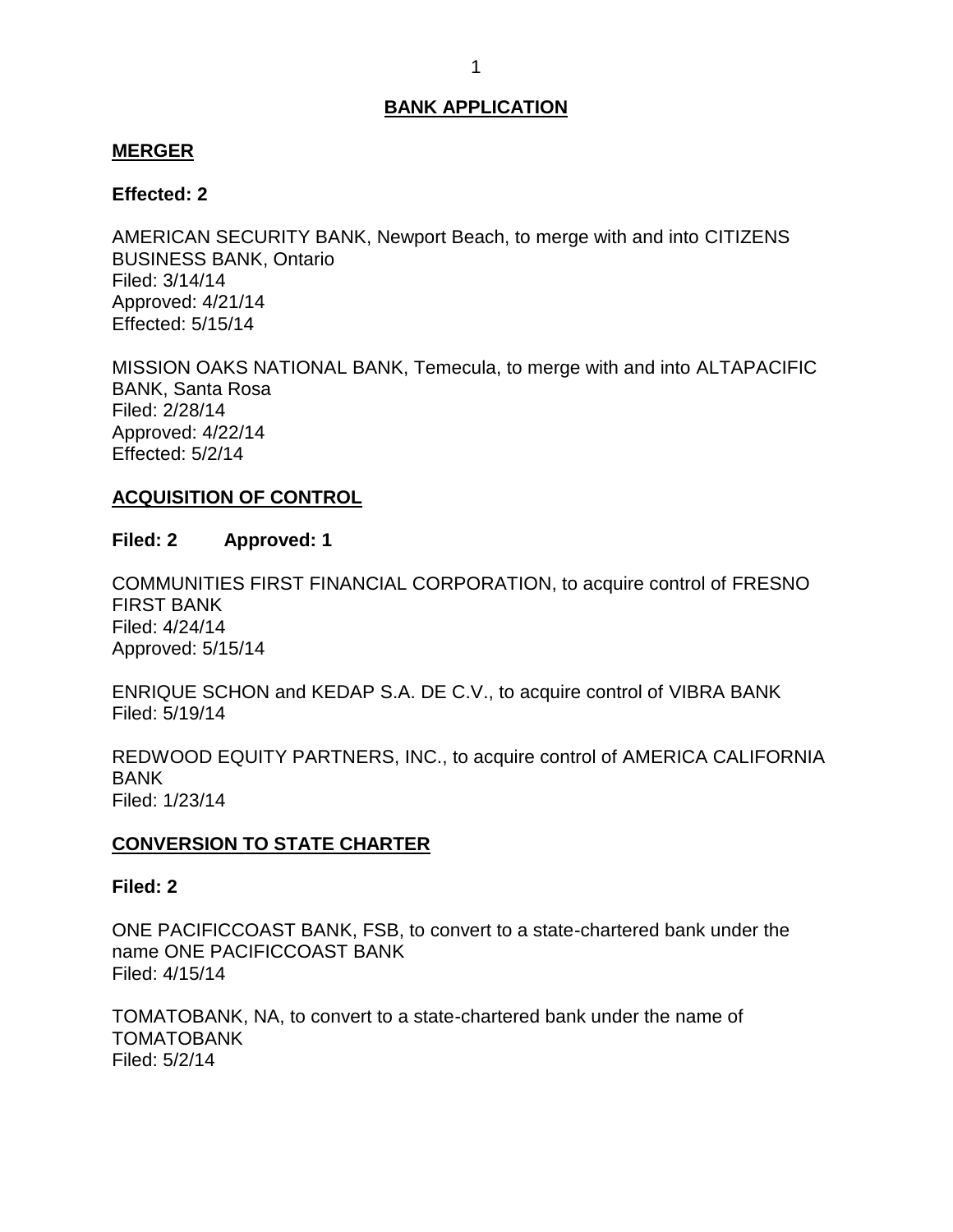#### <span id="page-2-0"></span>**PURCHASE OF PARTIAL BUSINESS UNIT**

#### **Approved: 3**

 AMERICAS UNITED BANK, Glendale, to acquire the Lancaster branch of SILVERGATE BANK, La Jolla Filed: 1/29/14 Approved: 3/10/14

 CATHAY BANK, Los Angeles, to acquire the San Francisco branch of GATEWAY Approved: 4/4/14 BANK, Oakland Filed: 4/2/14

 GRANDPOINT BANK, Los Angeles, to acquire the banking business of WEDBUSH BANK, Los Angeles Filed: 3/7/14 Approved: 5/13/14

#### **NEW BRANCH**

#### **No Objection: 3**

 FARMERS & MERCHANTS BANK OF CENTRAL CALIFORNIA #2 Park Plaza, Suite 175, Irvine, Orange County No Objection: 11/25/13

 FARMERS & MERCHANTS BANK OF CENTRAL CALIFORNIA 1521 N. Carpenter Road, Building G, Modesto, Stanislaus County No Objection: 11/25/13

 11200 River Run Boulevard, Bakersfield, Kern County No Objection: 5/22/14 MISSION BANK

#### **NEW FACILITY**

#### **Opened: 2**

 FIRST CHOICE BANK 41530 Enterprise Circle South, Temecula, Riverside County Opened: 5/1/14

 7700 Little River Turnpike, Annandale, Fairfax County, Virginia HANMI BANK Opened: 5/14/14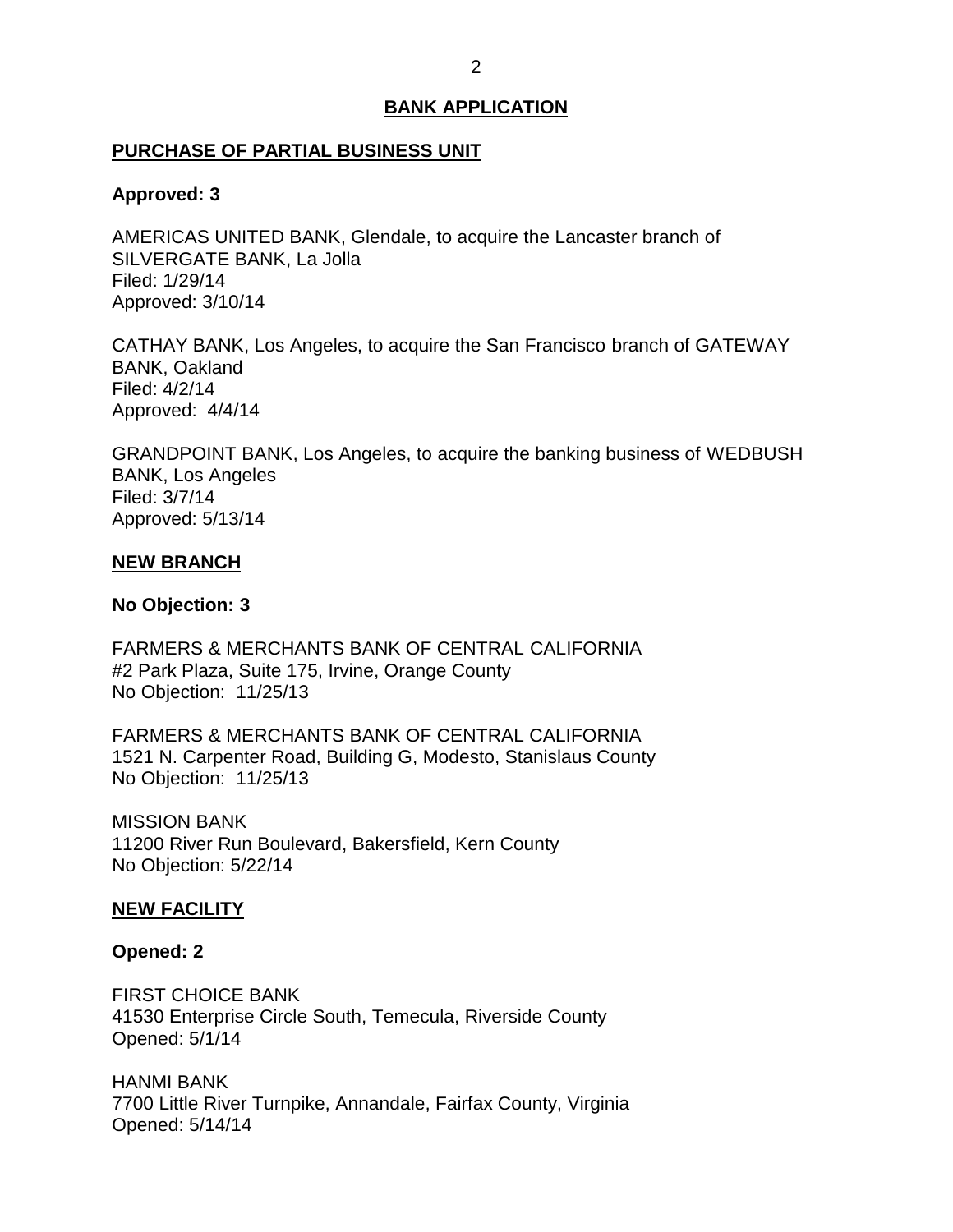## <span id="page-3-0"></span>**HEAD OFFICE RELOCATION**

### **No Objection: 1**

 COMMERCIAL BANK OF CALIFORNIA From 695 Town Center Drive, Costa Mesa, to 19752 MacArthur Boulevard, Irvine No Objection: 5/20/14

## **FACILITY RELOCATION**

## **Effected: 1**

 From 1461 Franklin Avenue, to 1001 Franklin Avenue, Garden City, Nassau County, FIRST REPUBLIC BANK New York Effected: 3/3/14

## **DISCONTINUANCE OF BRANCH OFFICE**

## **No Objection: 43 Discontinued: 5**

BANK OF THE WEST

- One Front Street, San Francisco, San Francisco County, California
- 3305 Broadway, Oakland, Alameda County, California
- 891 Loring Avenue, Crockett, Contra Costa County, California
- 4932 Pacific Avenue, Stockton, San Joaquin County, California
- 7810 Thornton Road, Stockton, San Joaquin County, California
- 2210 Business Circle, San Jose, Santa Clara County, California
- 19953 Rinaldi, Porter Ranch, Los Angeles County, California
- 501 W. Hampden Avenue, Englewood, Arapahoe County, Colorado
- 401 E. Main Street, Montrose, Montrose County, Colorado
- 3730 Williams Boulevard SW, Cedar Rapids, Linn County, Iowa
- 1435 White Oak Drive, Chaska, Carver County, Minnesota
- 17533 Cedar Avenue, Lakeville, Dakota County, Minnesota
- 505 Galvin Road North, Bellevue, Sarpy County, Nebraska

 1422 Carlisle Boulevard NE, Albuquerque, Bernalillo County, New Mexico No Objection: 4/3/14

## BBCN BANK

- 3581 El Camino Real, Santa Clara, Santa Clara County
- 21080 Golden Spring Drive, Diamond Bar, Los Angeles County
- 31217 Pacific Highway South, Federal Way, King County, Washington

• 1155 N. 130<sup>th</sup> Street, Seattle, King County, Washington No Objection: 6/19/13

 CALIFORNIA BANK & TRUST 1331 Broadway, Sacramento, Sacramento County No Objection: 4/21/14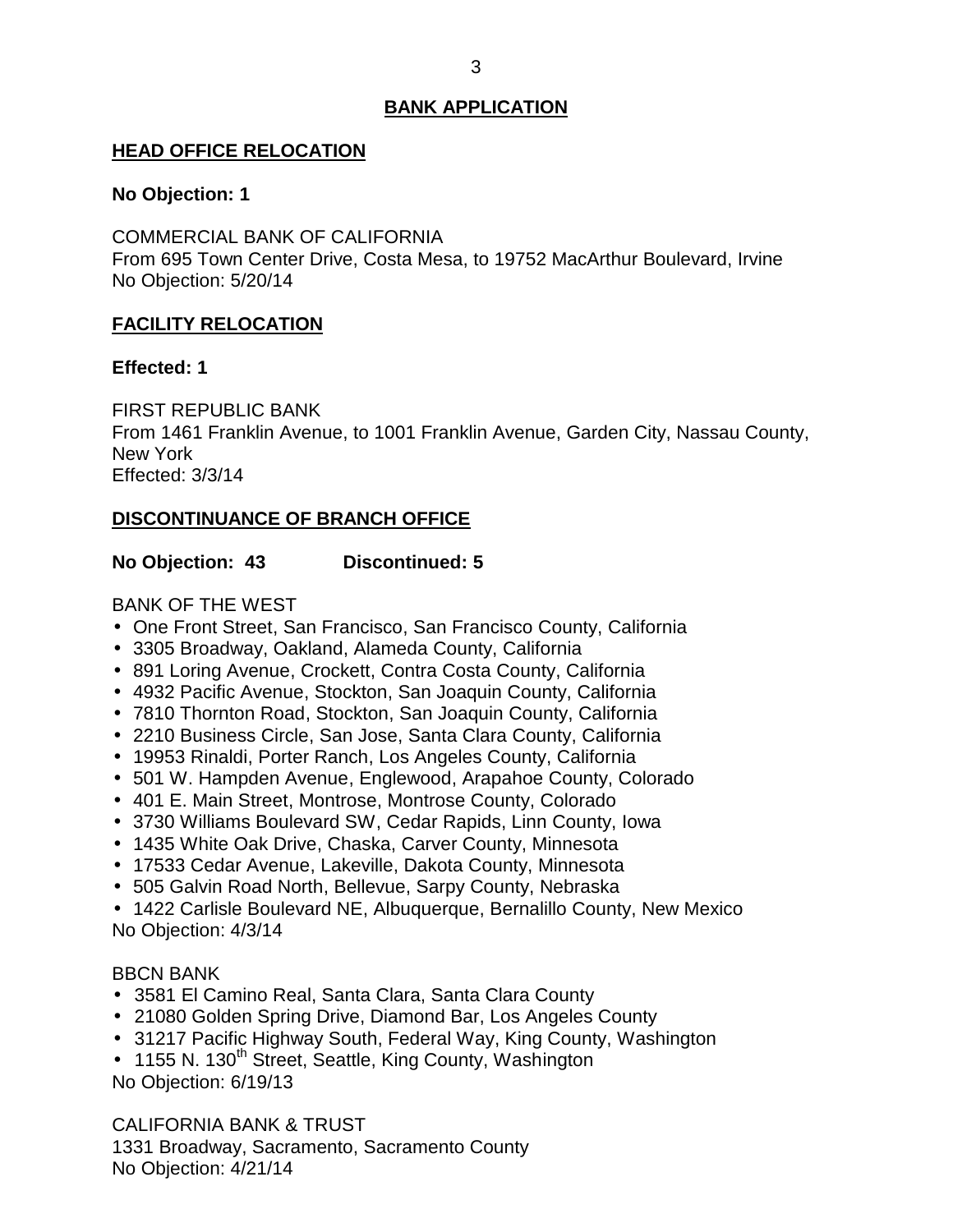#### **DISCONTINUANCE OF BRANCH OFFICE (Continued)**

 CITIZENS BUSINESS BANK 3439 Brookside Road, Stockton, San Joaquin County No Objection: 11/8/13 Discontinued: 2/28/14

CITIZENS BUSINESS BANK

- 2010 Main Street, Irvine, Orange County
- 495 E. Rincon Street, Corona, Riverside County
- 13792 Bear Valley Road, Victorville, San Bernardino County No Objection: 5/22/14

## EAST WEST BANK

- 2000 Van Ness, San Francisco, San Francisco County
- 17530 E. Colima Road, Rowland Heights, Los Angeles County
- 43 E. 3rd Avenue, San Mateo, San Mateo County
- 15345 Culver Drive, Irvine, Orange County No Objection: 1/27/14

#### EAST WEST BANK

- 3212 N. Jupiter Road, Garland, Dallas County, Texas
- 6588 Corporate Drive, Houston, Harris County, Texas No Objection: 1/27/14 Discontinued: 5/27/14

EAST WEST BANK

 3632 East Valley Boulevard, Rosemead, Los Angeles County No Objection: 4/15/14

EVERTRUST BANK

 3640 Rosemead Boulevard, Rosemead, Los Angeles County No Objection: 5/14/14

 FARMERS & MERCHANTS BANK OF CENTRAL CALIFORNIA 901 N. Carpenter Road, Modesto, Stanislaus County No Objection: 11/25/13

 157 North McDowell Boulevard, Petaluma, Sonoma County FIRST COMMUNITY BANK No Objection: 1/24/14

 1515 Shasta Drive, Davis, Yolo County No Objection: 3/24/14 FIRST NORTHERN BANK OF DIXON

 14850 N. Scottsdale Road, Scottsdale, Maricopa County, Arizona No Objection: 5/22/14 GRANDPOINT BANK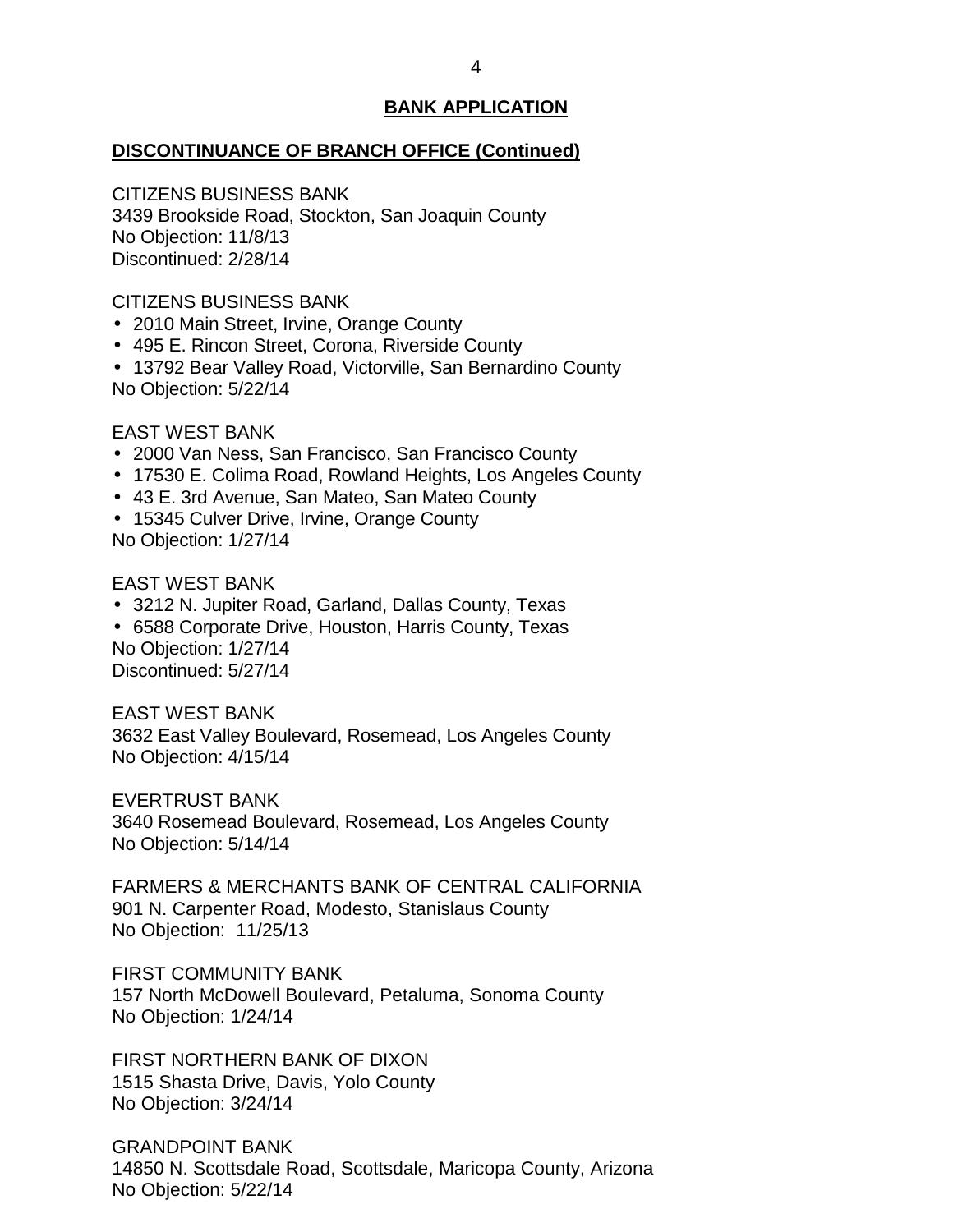#### <span id="page-5-0"></span>**DISCONTINUANCE OF BRANCH OFFICE (Continued)**

 964 Foothill Boulevard, La Cañada Flintridge, Los Angeles County No Objection: 2/5/14 GRANDPOINT BANK Discontinued: 5/2/14

HERITAGE OAKS BANK

- 1255 East Grand Avenue, Arroyo Grande, San Luis Obispo;
- 2339 South Broadway, Santa Maria, Santa Barbara;
- 1240 Spring Street, Paso Robles, San Luis Obispo;
- 361 Town Center West, Santa Maria, Santa Barbara;
- 9900 El Camino Real, Atascadero, San Luis Obispo;
- 581 S. Higuera, San Luis Obispo, San Luis Obispo. No Objection: 5/7/14

 18645 East Gale Avenue, Suite 110, City of Industry, Los Angeles County No Objection: 4/24/14 MANUFACTURERS BANK

 14252 Culver Drive, Irvine, Orange County No Objection: 5/22/14 PACIFIC WESTERN BANK

SUNWEST BANK

- 822 N. Humphreys Street, Flagstaff, Coconino County, Arizona
- 1750 S. Woodlands Village Bl., Flagstaff, Coconino County, Arizona No Objection: 3/6/14

 999 Main Street, Boise, Ada County, Idaho No Objection: 3/6/14 SUNWEST BANK Discontinued: 5/30/14

 2054 Nevada City Hwy, Grass Valley, Nevada County TRI COUNTIES BANK No Objection: 4/17/14

### **DISCONTINUANCE OF FACILITY**

**No Objection: 1** 

 EAST WEST BANK Unit 5415, Shun Hing Square, No. 5002 Shennan Road East, Luoho District, Shenzhen, Guangdong Province, China No Objection: 3/26/14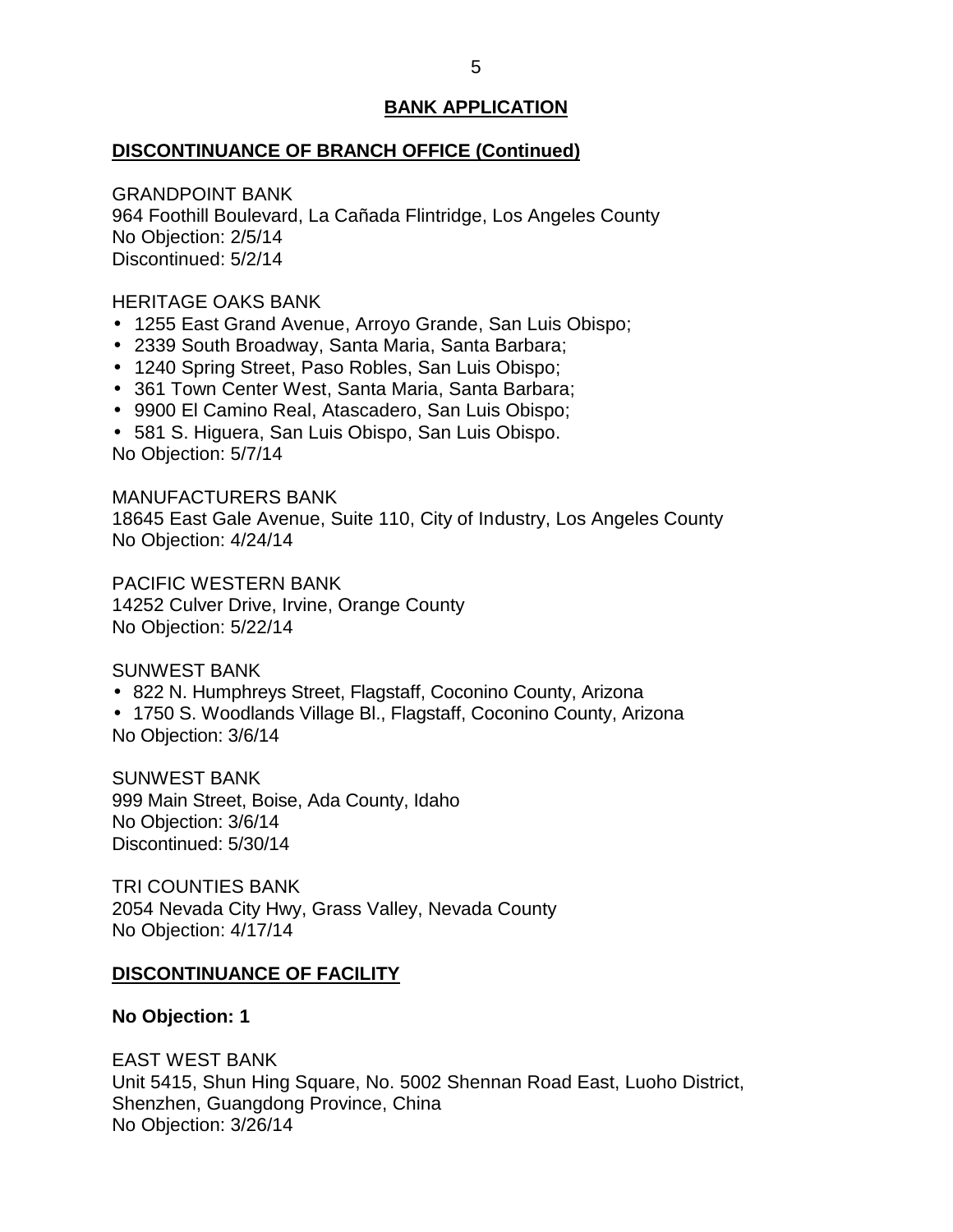## **INDUSTRIAL BANK APPLICATION**

## <span id="page-6-0"></span>**DISCONTINUANCE OF BRANCH OFFICE**

#### **Discontinued: 1**

 3142 Vista Way, Oceanside, San Diego County No Objection: 3/3/14 COMMUNITY COMMERCE BANK Discontinued: 5/30/14

## **PREMIUM FINANCE COMPANY APPLICATION**

## **NEW PREMIUM FINANCE COMPANY**

**Filed: 1 Approved: 2 Opened: 1** 

 9025 Wilshire Boulevard, Beverly Hills, Los Angeles BAIL PREMIUM FINANCING Filed: 2/3/14

 6010 Commerce Boulevard, Rohnert Park, Sonoma County EVERGUARD FINANCIAL SERVICES OF CALIFORNIA, INC. Filed: 3/26/13 Approved: 4/23/13 Opened: 5/19/14

 OMNISURE GROUP PFCA, INC. 818 West Seventh Street, Los Angeles, Los Angeles County Filed: 2/10/14 Approved: 2/24/14

 US PREMIUM FINANCE HOLDINGS, INC. 2201 Lakewood Boulevard, Long Beach, Los Angeles County Filed: 1/23/14 Approved: 3/12/14

## **FOREIGN (OTHER NATION) BANK APPLICATION**

### **NEW OFFICE**

### **Filed: 1 Approved: 2**

 City of Beverly Hills, Los Angeles County (Representative Office) BANK HAPOALIM B.M. Filed: 4/25/14

 City and County of Los Angeles (Representative Office) NATIXIS Filed: 2/11/14 Approved: 4/14/14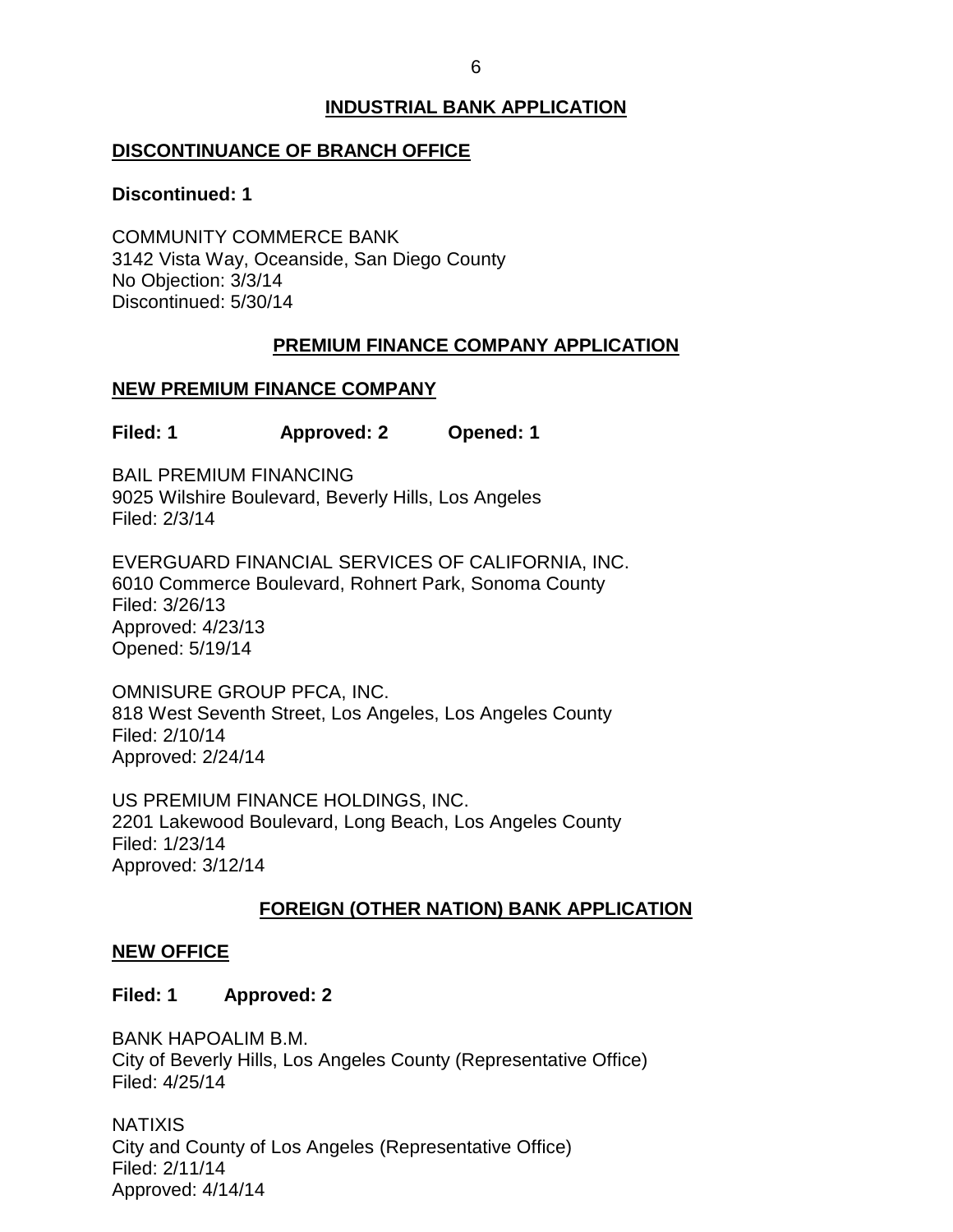## **FOREIGN (OTHER NATION) BANK APPLICATION**

## <span id="page-7-0"></span> **NEW OFFICE (Continued)**

 TAIPEI FUBON COMMERCIAL BANK CO., LTD. City of San Jose, County of Santa Clara (Representative Office) Filed: 11/18/13 Approved: 1/13/14

## **FOREIGN (OTHER STATE) BANK APPLICATION**

## **NEW FACILITY**

## **Approved: 1 No Objection: 5**

 Universal City Plaza, Universal City, Los Angeles County (Facility – Insured Industrial AMERICAN EXPRESS CENTURION BANK Bank) No Objection: 9/16/13

 RELIANCE TRUST COMPANY OF DELAWARE 444 South Flower Street, Los Angeles, Los Angeles County (Facility – Uninsured Trust Company) Filed: 3/18/13 Approved: 3/25/14

UBS BANK USA

- 555 California Street, City of San Francisco, County of San Francisco (Facility Insured Bank)
- 2029 Century Park East, City of Century City, County of Los Angeles
- 301 East Ocean Boulevard, City of Long Beach, County of Los Angeles
- 725 S. Figueroa Street, City of Los Angeles, County of Los Angeles No Objection: 12/10/12

## **CREDIT UNION APPLICATION**

### **MERGER**

### **Filed: 4**

 NBC UNIVERSAL EMPLOYEES FEDERAL CREDIT UNION, Burbank, to merge with and into PREMIER AMERICA CREDIT UNION, Chatsworth Filed: 2/5/14

 SOUTH WESTERN FEDERAL CREDIT UNION, La Habra, to merge with and into Filed: 3/10/14 CREDIT UNION OF SOUTHERN CALIFORNIA, BREA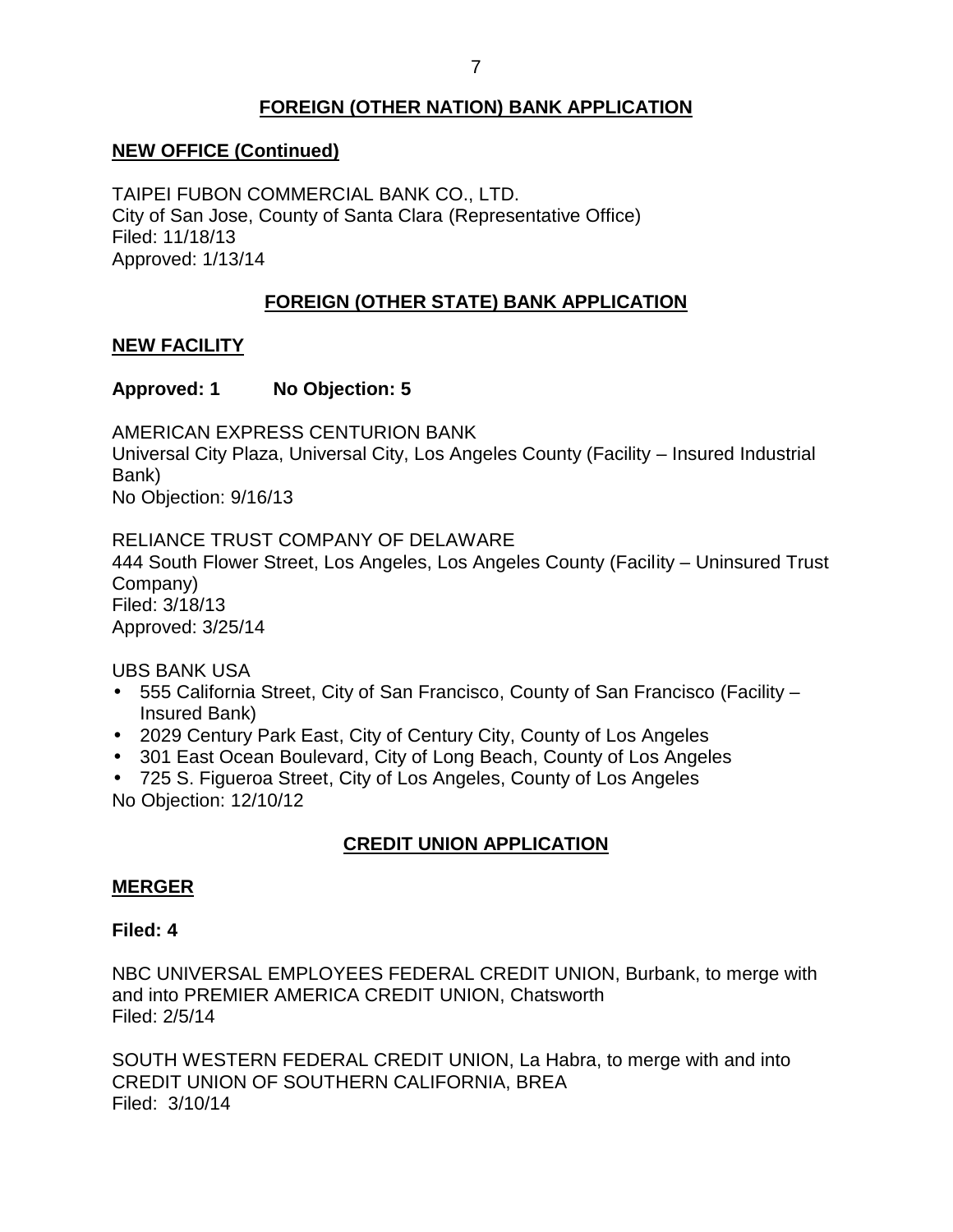## **CREDIT UNION APPLICATION**

## <span id="page-8-0"></span>**MERGER (Continued)**

 WESTERN VALLEY FEDERAL CREDIT UNION, Roseville, to merge with and into CALIFORNIA COMMUNITY CREDIT UNION, Sacramento Filed: 5/12/14

 WESTSIDE EMPLOYEES FEDERAL CREDIT UNION, Santa Monica, to merge with and into, SOUTHLAND CREDIT UNION, Los Alamitos Filed: 1/23/14

## **CONVERSION TO STATE CHARTER**

## **Filed: 1**

 COASTHILLS FEDERAL CREDIT UNION, Lompoc, to convert to a state-chartered credit union under the name COASTHILLS CREDIT UNION Filed: 1/24/14

## **CHANGE OF NAME**

## **Effected: 1**

 SOUTHERN CALIFORNIA POSTAL CREDIT UNION, to change its name to POSTCITY FINANCIAL CREDIT UNION Filed: 3/18/14 Approved: 4/1/14 Effected: 5/30/14

## **MONEY TRANSMITTER APPLICATION**

### **NEW TRANSMITTER**

## **Filed: 7 Approved: 4**

BANCBOX, INC. Filed: 12/3/13 Approved: 5/15/14

 GCA MTL, LLC Filed: 5/16/14

 HSI USA INC., AKA HYPERWALLET Filed: 1/6/14

 INTUIT PAYROLL SERVICES, LLC Filed: 6/3/13